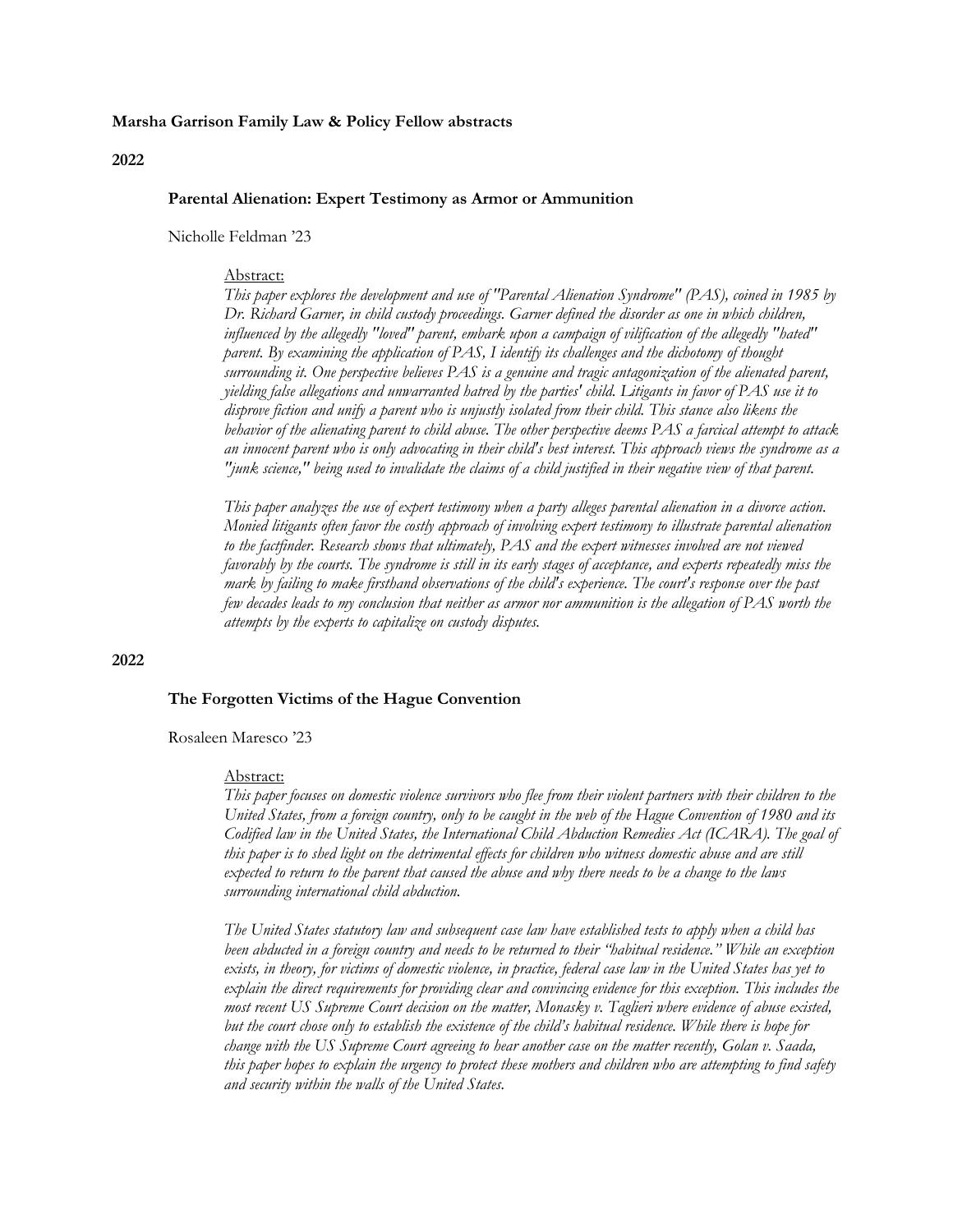# **The Future of Kinship Care in New York State: A Comparative Examination of Best Practices and Consequences**

## Abstract:

*Over the last two decades, the family regulation system has increasingly relied on extended family members to act as caregivers for children who have been removed from their parents. There are approximately 2.13 million children in the United States, who are living in some type of kinship care arrangement. In an effort to support this growing area of childcare, New York State in 2017 expanded its Kinship Guardianship Assistance Program (KinGAP). The amendments widened the definition of "relative guardian" to accommodate for family friends who may be caring for removed children. Additionally, KinGAP increased the period for how long families can receive assistance payments.*

*This paper examines the potential complications and shortcomings of New York's KinGAP program by comparing it to the kinship care programs of California and Illinois —both of which implemented more comprehensive or earlier reforms. The kinship care expansion in California and Illinois revealed that, if reforms and financial support systems are not robust enough, kinship care actually exacerbates problems for many low-income families or families with elderly caregivers. This paper will not only be exploring new policy proposals and best practices for kinship care, but also asking how we can imagine solutions outside of the family regulation system itself to support healthy families and permanent placements for children.*

# **The Double Standard of Young People's Autonomy in the Legal System**

#### Abstract:

*Adolescents have become a special demographic within the legal system in the past couple of decades. While the courts continue to struggle to determine how best to administer what they consider proper punishment, they have recognized young people's rights to decision making while simultaneously acknowledging that they cannot be fully accountable for their actions. Accordingly, many jurisdictions have enacted legislation that prevents 16- and 17-year-olds from automatically being tried as an adult and placed in adult jails. This change has come from the legal system's acknowledgement that young people are fundamentally different than adults and shouldn't be treated as such. At the same time, minors have been given increasingly more autonomous rights in the health care context, including the right to mental health services, physical health services and in some places, the right to independent consent for DNA testing.*

*However, once a young person is placed in the carceral system, their autonomous rights are compromised. When they are placed in the carceral system, the courts have decided they are mature enough to face the consequences of their actions. But the act of taking away the rights to their personhood is in direct contradiction to their decision of punishment. Instead of giving young people the right to make mental health and medical decisions, the law allows any parent or guardian to override the young person's decisions. At any time during a young person's sentence a parent or guardian can object to health services including medication, nutrition and even the taking of samples for analysis. The legal system should not be allowed to deem young people mature enough to place them within the carceral system and simultaneously take away their rights to their personhood. This paper explores the law surrounding the autonomous rights of minors within the carceral system and advocates for their full and complete rights to their health and bodies.*

**Legal Representation in Child Protection Proceedings: Red States vs. Blue States**

# **2021**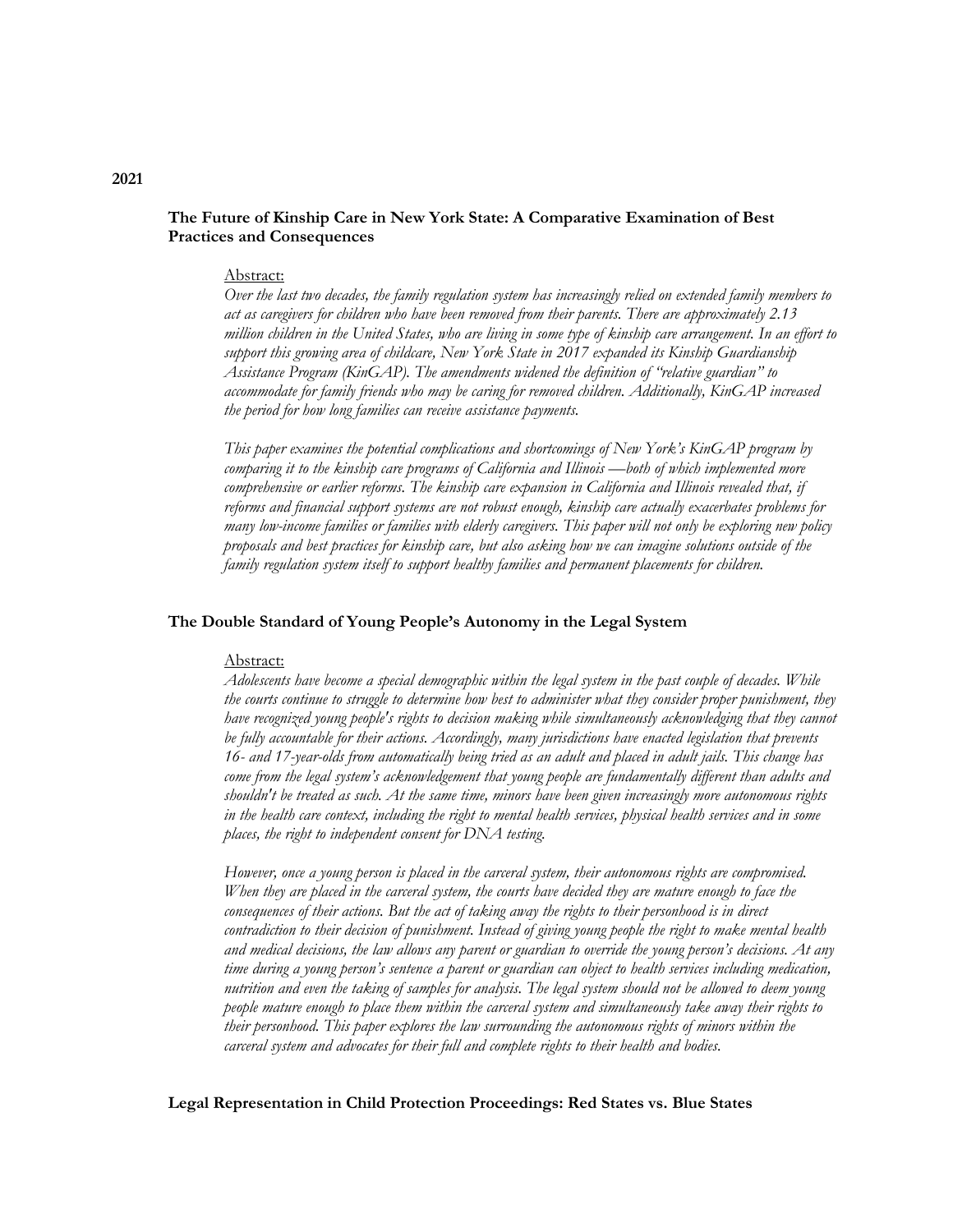## Abstract:

*This research project considers the impact of state-level presidential voting patterns on the type and quality of legal representation that states provide to children and parents involved in child-protection proceedings. It builds on the finding that, since 2004, the outcomes of U.S. presidential elections, at the state level, are highly correlated with the extent to which a state has moved toward the "second demographic transition," (SDT) marked by increased gender equality, later marriage and childbirth, smaller families, and higher levels of cohabitation and nontraditional relationships. Some family law scholars have concluded that the same SDT variables which predict presidential-election outcomes also predict state differences in family law and policy, with low-SDT (red) states adopting policies that favor traditional families and gender roles and high-SDT (blue) states adopting policies that promote individual autonomy and relational choice. This thesis is undeniably correct for controversial issues like same-sex marriage and abortion, but there is very little research on less controversial aspects of family law. Because representation in child-protection proceedings involves fundamental policy choices about parents' and children's rights, one would expect a blue-red policy divide. I utilized national surveys of children's and parents' representation to determine whether there were blue-red state differences in a number of variables relating to the type and quality of representation in child-protection proceedings; I found no red-blue divide. My conclusion is that legal representation in child-protection proceedings has not been sufficiently politicized to trigger differences in state policy.*

# **Punishing Drug Use During Pregnancy and the Slippery Slope of Fetal Rights**

## Abstract:

*In Family Courts throughout the country, civil neglect and abuse petitions are routinely brought against women based on their drug use during pregnancy. This project analyzes divergent state approaches to drug use during pregnancy via Family Court systems. About half the states consider drug use during pregnancy as child abuse or neglect per se under their child-welfare statutes. The remaining states require a showing of harm to the child caused by the parent's drug use during pregnancy before a finding of neglect or abuse can be made.*

*While some may be quick to justify such state interventions in the name of child protection and welfare based on the presumption that drug use always harms fetuses in utero, and thus the child once it is born, this project questions the propriety of such justifications. While, in some instances, drug use during pregnancy can have some detrimental health effects, the theoretical underpinning of such assumptions has been dramatically distorted due to racist and classist assumptions that permeate child protective schemes. Medical research suggests that harm to the child resulting from in utero exposure to substances has been vastly overstated due in large part to the pervasive rhetoric of the War on Drugs, "crack babies," and the vilification of Black motherhood. As such, the justifications for state intervention (i.e., preventing harm to the child) must be carefully scrutinized. Otherwise, Family Courts, despite their purported rehabilitative and non-punitive purpose, are simply carrying out state- sanctioned family separation, the trauma of which cannot be overstated.*

*New York's statutory scheme requires a showing of harm to the child caused by drug use during pregnancy before a finding of abuse or neglect may be sustained. While far preferable to state approaches which permit such a finding without any showing of harm, New York caselaw suggests ample room for improvement. First, New York must promulgate clear standards for establishing harm to the child. New York also cannot ignore the harm of the most drastic and invasive of its interventions – removal of the infant – in its analysis. New York must establish clear guidelines for drug testing and subsequent reporting of pregnant women. Finally, to truly work in the best interests of children and families and to best align with its "rehabilitative" purpose, New York Family Courts must prefer interventions supporting maternal health and recovery.*

## **The Effects of COVID-19 on Educational Neglect Proceedings**

Abstract: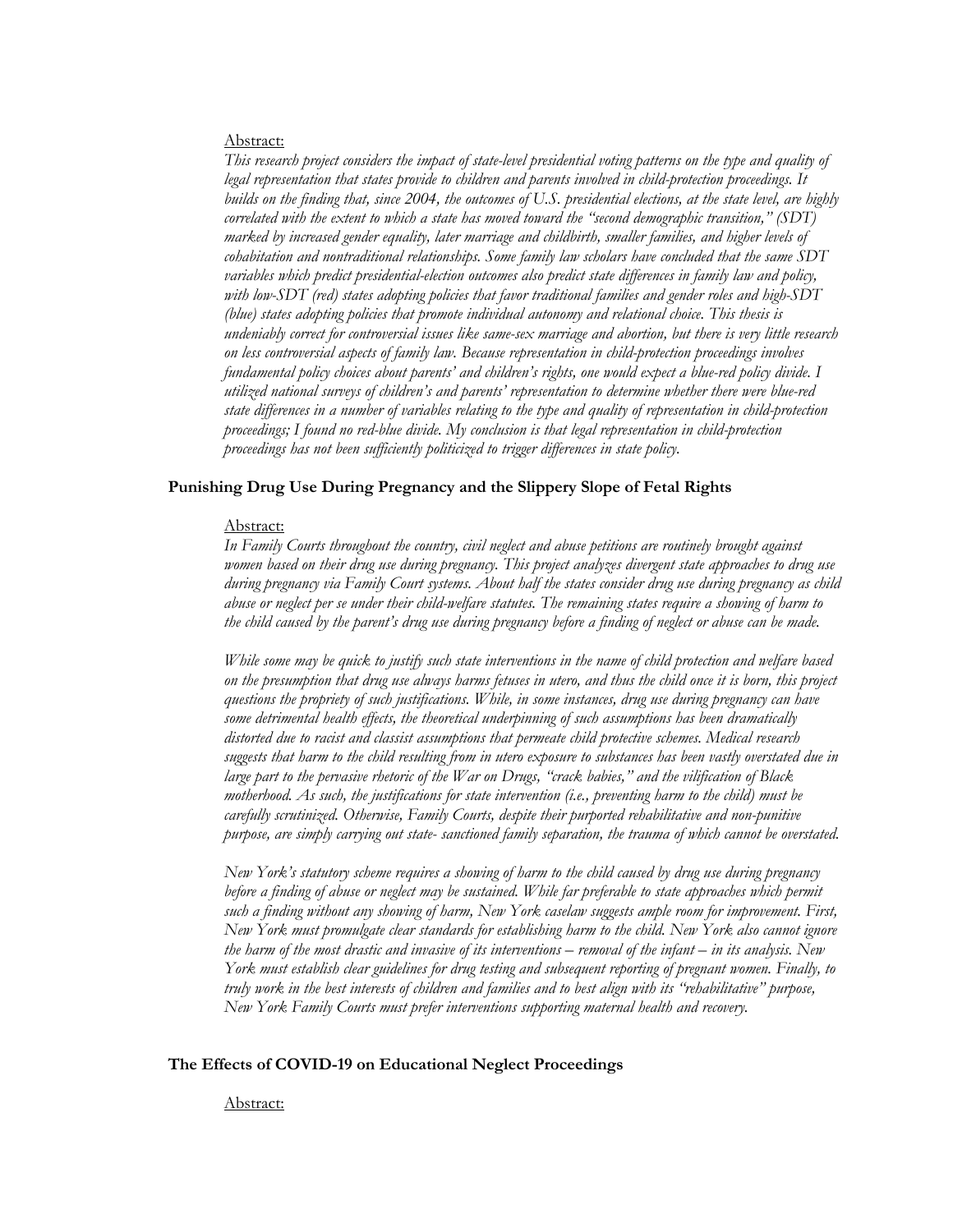*In March of 2020, as cases of COVID-19 began to rise in the State of New York, Governor Andrew Cuomo declared a state of emergency, closing NYC public schools and requiring non-essential workers to stay home. As a result of Cuomo's stay-at-home orders, children were no longer physically available to trained individuals required to report, such as teachers, causing a decrease in the number of reports of alleged child abuse. On the contrary, although there was an overall decrease in the child welfare reports by mandatory reporters, complaints of educational neglect increased dramatically when many low-income students were not attending virtual classes as they lacked the resources to do so.*

*In efforts to address the increasing number of educational neglect cases resulting from COVID-19, as well as complaints that a child's failure to participate in remote learning should not be enough to justify an investigation, the New York State Senate introduced Bill S8398 and additional guidelines for mandatory reporters. Regardless of the ineffectiveness/effectiveness of the Bill and guidelines, the government, as a result of COVID-19, exposed a greater issue within child welfare cases—that government intervention/ interference is largely connected with a family's income and inability to provide resources or opportunities for their children rather than "bad" parents.*

*This paper examines the relationship between COVID-19 and educational neglect cases and criticizes Bill S8398 and additional guidelines for mandatory reporters as these 'remedial actions' are limited to COVID-19 and do nothing to resolve the issues on a larger scale. In doing so, this paper further seeks to bring attention to the disproportionate impact of the system on disadvantaged communities who, as a result of COVID-19, are at a higher risk of educational neglect proceedings and governmental surveillance.*

#### **2019**

# **Same-Sex Parenting after Obergefell: The Continued Fight for Equality**

## Abstract:

*LGBT couples continue to face difficulty and impediments despite marriage equality. Notwithstanding this major success for equality, same-sex couples are still faced with barriers when it comes to building a family a natural sequence that follows marriage. The purpose of this paper is to examine the legal remedies available for same-sex couples and individuals as well as to analyze future litigation continuing the fight for same-sex couples and family equality. For instance, one current issue is that some states allow child welfare agencies to act pursuant to their religious beliefs,*

*which allows them to refuse to place children for fostering and adoption with same-sex couples. Moreover, the laws protecting such organizations receive taxpayer funds to perform services on the state's behalf, which includes the process of screening prospective parents for caring after foster children or matching homes for foster children. This creates a concern of state supported*

*discrimination. Part I of this paper addresses the legal consequences and litigation surrounding same- sex couples and the current tensions between marriage equality and the protection of religious freedom. Part II looks onward regarding same-sex family litigation after Masterpiece Cakeshop and the continued fight for equality.*

## **Replacing Foster Care with Family Care: The Family First Prevention Services Act of 2018**

# Abstract:

*On February 9, 2018, the Family First Prevention Services Act ("FFPSA") was enacted as part of the Bipartisan Budget Act. This Act reallocates federal child welfare funding streams, Title IV-B and Title IV-E of the Social Security Act, to assist families at risk of entering the child welfare system, specifically by reimbursing states for families' mental health services, substance abuse treatment, and in-home parenting skills training. For the first time, federal dollars are being redirected from foster care homes to parents to*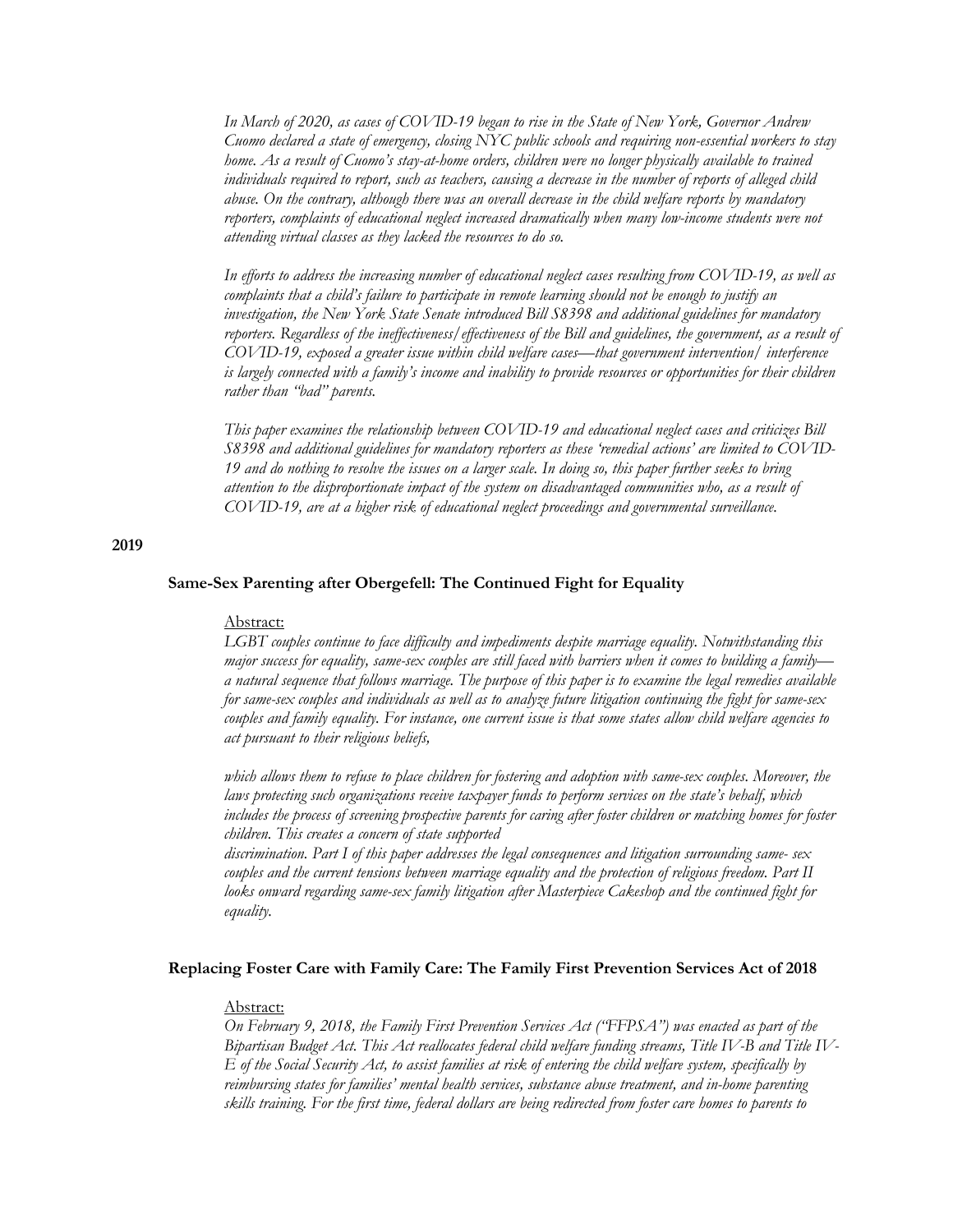*address the increasing number of children in foster care related to abuse and neglect, the opioid epidemic, mass incarceration, and increased homelessness.*

*This federal funding will reduce the number of children in foster care and shift the focus of our child welfare system from the removal of children to the preservation of families.*

*As of October 20, 2017, 437,465 children were in foster care with a median age of 7.8 years. Of those, 49,234 children entered foster care before their first birthday. While family separation should protect children from child abuse and neglect, the trauma of family separation is child abuse itself. This paper examines the current federal funding streams dedicated to child welfare and the new FFPSA as a response to the increasing number of children in foster care. Part I of this paper will set forth a brief history of federal child welfare legislation regarding funding from the 1980s to the present. Part II will analyze the scope of the FFPSA, discussing its services, duration, and target population. Part III will highlight the limitations of the FFPSA, focusing on the available funding, the opioid epidemic's effect on child welfare, and discrimination in access to preventative services.*

*Finally, Part IV will argue the necessity of optimizing federal funding streams to better serve the targeted populations and incentivize states to provide family care through more federal funding, earlier intervention, more inclusive services, and niche markets like daycare.*

#### **Child Marriage in the United States**

# Abstract:

*Child marriage is a quiet and dangerous epidemic in the United States. In a continuing failure of the legal system, twenty states do not have a statutory age minimum set. Over 200,000 children under the age of 18 were married between 2000-2015, about 37 children a day. The CDC (Centers for Disease Control) estimates six percent of females (girls) and two percent of males (boys) in the present U.S. will be married before age eighteen.*

*Boys are also victims of child marriage, but to a significantly lesser degree than girls due to gender and historic*  bias. Child marriage is not confined to a single geographic area, culture or tradition and has a high rate of *divorce and instability. Married children are two times more likely to live in poverty, and three times more likely to be victims of domestic violence from spouses than married adults.*

*This paper explores the history of child marriage, discusses the "current" laws in effect by state and the legal exceptions to minimum ages, and considers modern legislation and activism efforts while arguing for a minimum marriage age of 18 with no exceptions.*

# **2017**

#### **Incorporating a Trauma-Informed Approach to Youth Victims of Trafficking**

# Abstract:

*Anywhere between 9,000 and 100,000 youth are victims of sex trafficking in the United States annually. Since 1910, federal and state lawmakers have adopted numerous laws and policies to address trafficked youth. Most recently, states have begun to adopt Safe Harbor Laws, in conformity with the Trafficking Victims Protection Act, to shield youth from being prosecuted for prostitution. Despite these efforts, trafficked youth continue to experience police harassment, criminal incarceration, and criminal treatment. Meanwhile, the men engaging in sex with these minors, along with the men trafficking these minors, are rarely, if ever, prosecuted for their crimes. This project provides an overview of youth in trafficking in the United States, and identifies common trends and vulnerabilities among the victims. It then analyzes current federal and state legislation, such as the Trafficking Victims Protection Act and state Safe Harbor Laws, and highlight gaps and inconsistences between law, policy, and practice. Finally, it advocates for the incorporation of traumainformed services into the trafficking intervention models of law enforcement agencies and the courts.*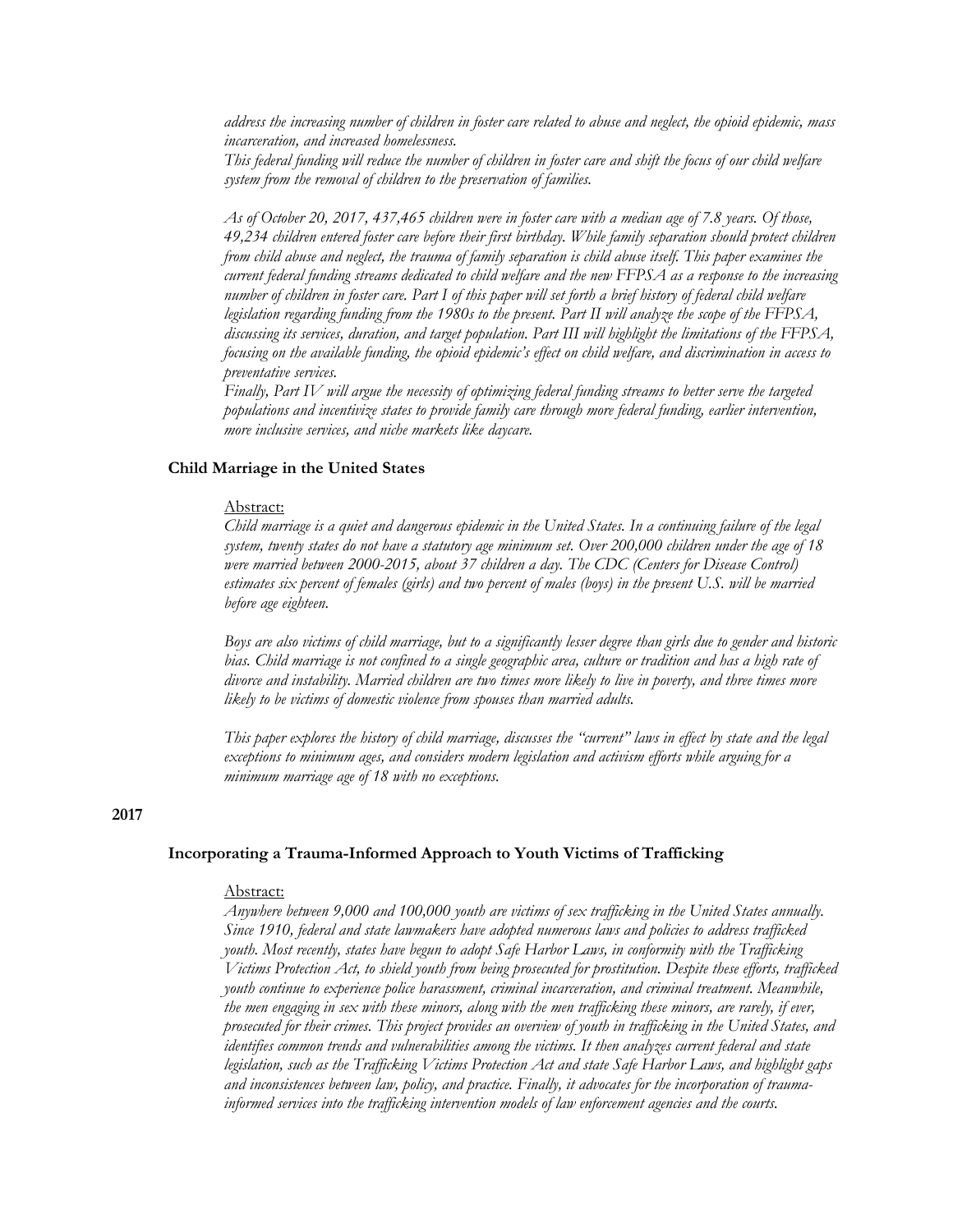# **Embracing the Indian Child Welfare Act (ICWA) and Indian Culture in the Twenty-First Century**

## Abstract:

*The assimilation of Native Americans into American culture dates back to the time of the first settlers. From Pocahontas to Geronimo, Native Americans have been oppressed by coerced assimilation. Up until 1978 native children were being taken away at an alarmingly high rate from their families and, often put up for adoption. The Indian Child Welfare Act of 1978 (ICWA) was passed to prevent native children from being taken away from their families and tribe. This Act was intended to preserve a culture that has been under attack since the first settlers at Jamestown.*

*This paper examines ICWA's history and argues that ICWA should be vigorously enforced. This discussion will include: 1) the history and rationales for ICWA; 2) the adoption industries lobbying against ICWA; 3) legislation passed in 2016 updating ICWA and SCOTUS cases that came dangerously close to invalidating ICWA. After this background, it will argue that in order for ICWA to prevail Indian sovereignty must be recognized and more cultural education must be taught in schools and through the media.*

# **The New York Court of Appeals' Expansion of the Definition of the Term 'Parent' Leaves Future Questions Unanswered**

## Abstract:

*On August 30, 2016, the New York Court of Appeals in the Matter of Brooke S.B. v. Elizabeth A.C.C., expanded the definition of the term 'parent,' overruling the twenty-five year-old rule that barred functional parents standing to seek custody or visitation. In 1991, the New York Court of Appeals decided Alison D. v. Virginia M. where they defined the term 'parent' to include only people who have a biological or adoptive relationship with the child, reasoning that the typical family consisted of a husband and wife. In many cases subsequent to Alison D., courts have attempted to alleviate the harsh application this rule had on many parents and their children. Finally, based on the major changes in the law and statistical data of nontraditional families, the court found this definition became "unworkable". It held that if a non-biological, non-adoptive parent, by clear and convincing evidence, can prove a pre-conception agreement to jointly raise the child, he or she has established standing to seek custody or visitation. However, the court did not answer whether a petitioner, in the absence of a pre-conception agreement, could establish standing for a custody or visitation proceeding. This note argues that in the absence of a pre-conception agreement a non-biological, nonadoptive parent should have the opportunity to establish standing under a functional approach that considers (1) consent on the part of the biological or adoptive parent, (2) the functional parent's intent when forming a relationship with the child, and (3) the relationship formed between the child and the functional parent.*

*This paper has been accepted for publication in the Journal of Law and Policy.*

## **2016**

**Shame Stigma and Mass Incarceration: The Effect of Shame on Children With Incarcerated Parents Abstract:**

# Abstract:

*Many children that have a parent who encounters prison face almost insurmountable odds that affect their emotional, academic, and financial prospects, both short- and long-term. United States lack of support for current and former incarcerated adults has a radical trickle-down effect that harms their children. While there*